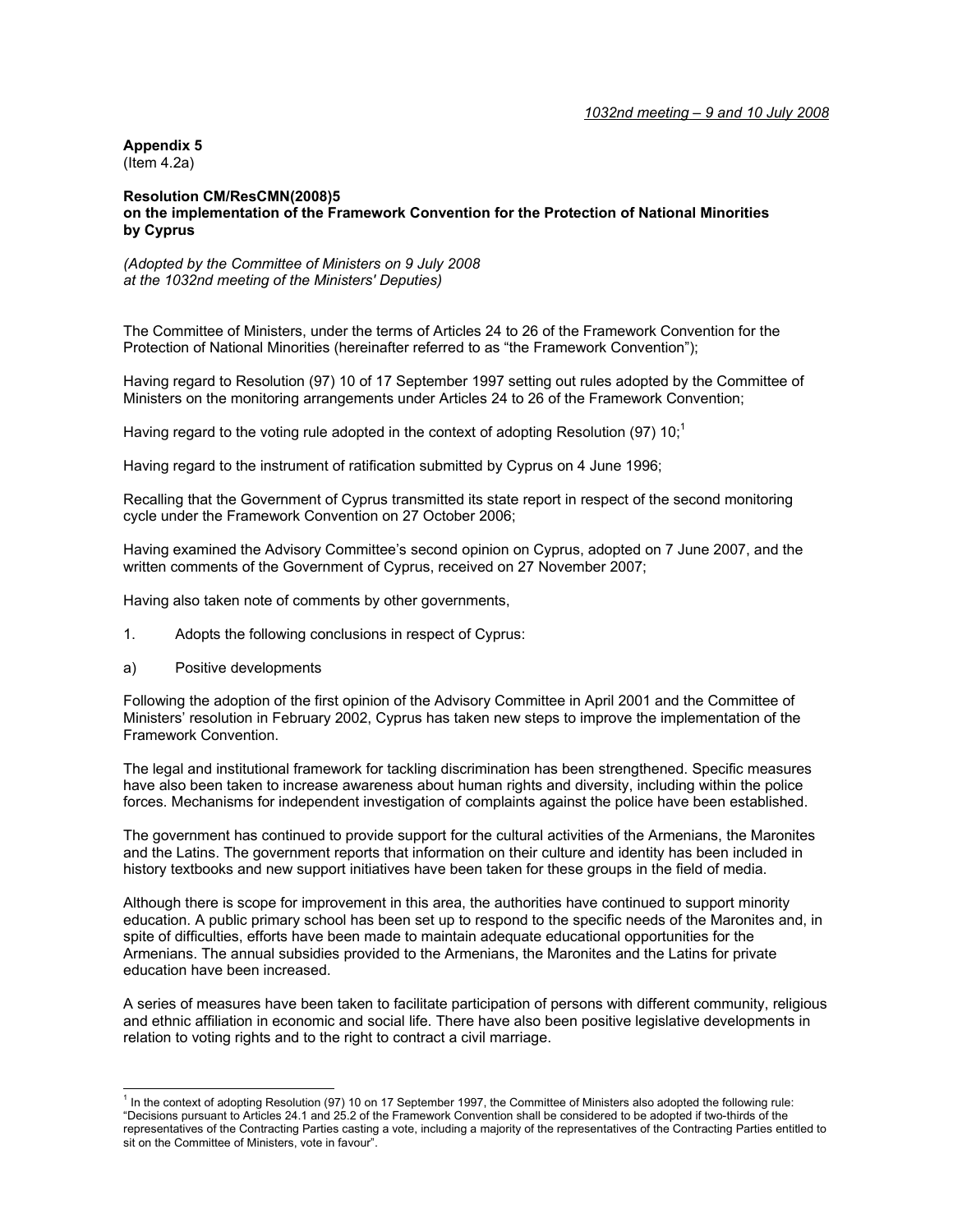Steps have also been taken to facilitate movement across the Green Line.

Specific measures have been adopted by the Government of Cyprus to assist Maronites in their efforts to maintain contacts with members of their group living in their traditional villages, in the northern part of the island, and to preserve their cultural, religious and historical heritage.

## b) Issues of concern

In spite of the efforts made to promote tolerance and intercultural dialogue, Cypriot society remains divided and this is a matter of concern. More resolute measures are needed to enhance dialogue and trust between the Greek Cypriot Community and the Turkish Cypriot Community.

Notwithstanding the complex constitutional situation and current political context in Cyprus, the obligation imposed on the three minority groups and their members to affiliate to either the Greek Cypriot Community or the Turkish Cypriot Community, as well as the obligation to vote for their representative in parliament, remain problematic.

Despite government support, the preservation of the culture and identity of the Armenians, the Maronites and the Latins remains a challenge, for reasons linked, *inter alia*, to their diminishing numbers. The Maronites still face difficulties in their efforts to preserve their cultural heritage and to maintain contacts with members of their group, and links to their place of origin, in the northern part of the island.

The opportunities available for minority education need to be adjusted to provide a more adequate response to the specific needs of the three minority groups, and their participation in decision making in this sphere needs to be enhanced. In particular, difficulties are reported with regard to the availability of schoolbooks and training and recruitment of teachers. Information about the Armenians, the Latins and the Maronites, and their cultures, in the media and in mainstream educational materials also remains limited.

Although the Armenians, the Maronites and the Latins are well integrated in Cypriot society, there still appear to be insufficient opportunities available for them to participate effectively in decision making on issues of interest to them.

Despite efforts in recent years, the Roma continue to face prejudice and particular difficulties in various sectors. The implementation of the principle of free self-identification in respect of the Roma remains a source of concern.

More resolute measures are needed in order to strengthen mutual understanding and integration in the society, and the measures taken to facilitate the participation of Turkish Cypriots in the different sectors of public and social life should be pursued further. The role played by the media and the education system in this regard needs to be developed further.

2. Adopts the following recommendations in respect of Cyprus:

In addition to the measures to be taken to implement the detailed recommendations contained in sections I and II of the Advisory Committee's opinion, the authorities are invited to take the following measures to improve further the implementation of the Framework Convention:

look for possibilities to review the obligation to affiliate to either the Greek Cypriot Community or to the Turkish Cypriot Community imposed on the Armenians, the Latins and the Maronites, as well as the legal obligation to vote in elections for their representatives in parliament;

make further efforts to support and promote the preservation and development of the culture of the Armenians, the Latins and the Maronites, and assist them in the establishment of cultural centres; promote their increased presence in the media and in educational materials;

take additional measures to support the revitalisation and promotion of the cultural, religious and linguistic heritage of the Maronites, as well as their contacts with persons who share their identity and with their place of origin;

identify ways to provide a more adequate response to the specific needs of the Armenians, the Latins and the Maronites in the field of education, in consultation with the persons concerned; take additional